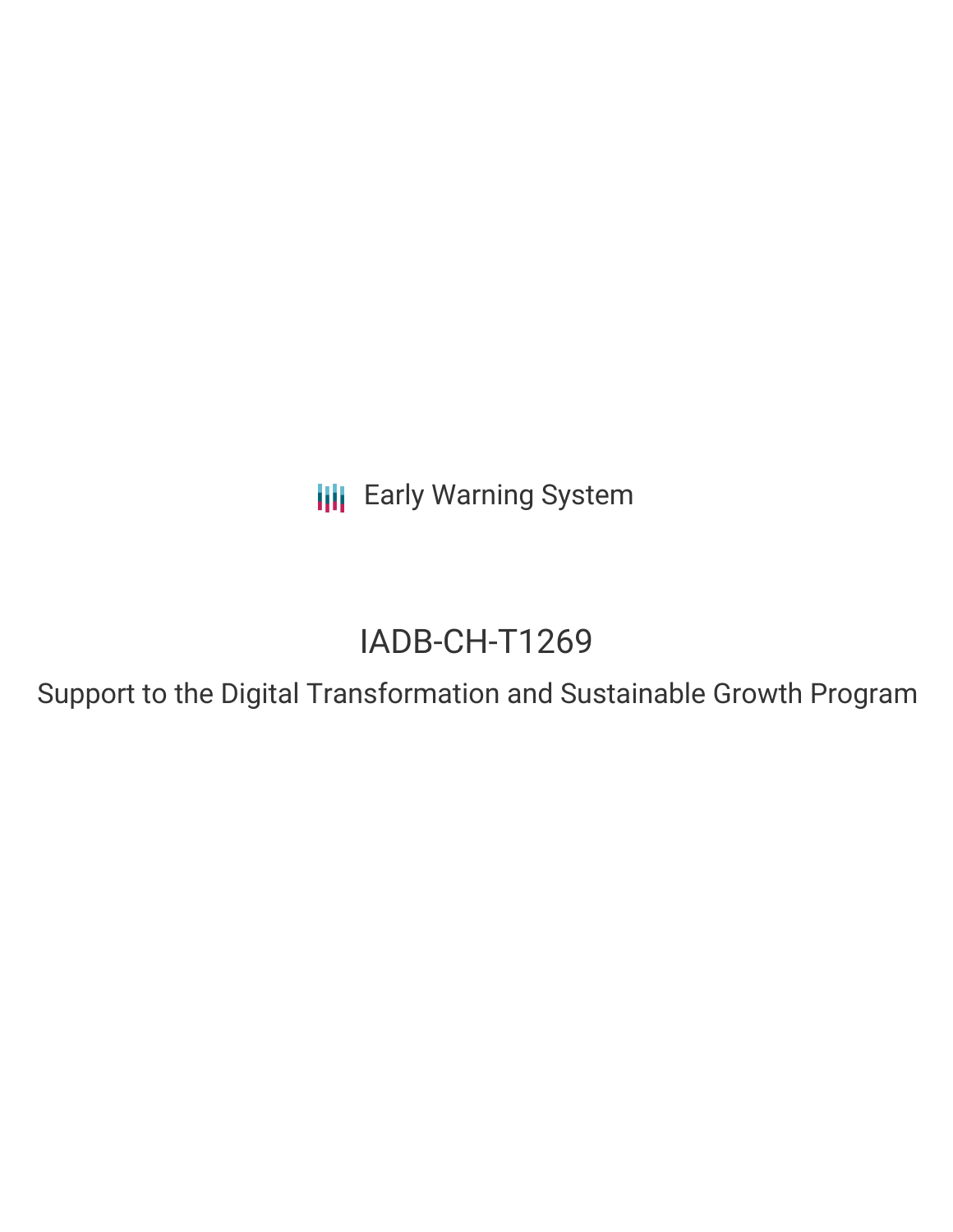

#### **Quick Facts**

| <b>Countries</b>               | Chile                                     |
|--------------------------------|-------------------------------------------|
| <b>Financial Institutions</b>  | Inter-American Development Bank (IADB)    |
| <b>Status</b>                  | Approved                                  |
| <b>Bank Risk Rating</b>        | U                                         |
| <b>Voting Date</b>             | 2021-11-22                                |
| <b>Borrower</b>                | Government of Chile                       |
| <b>Sectors</b>                 | Law and Government, Technical Cooperation |
| <b>Investment Type(s)</b>      | <b>Advisory Services</b>                  |
| <b>Investment Amount (USD)</b> | $$0.10$ million                           |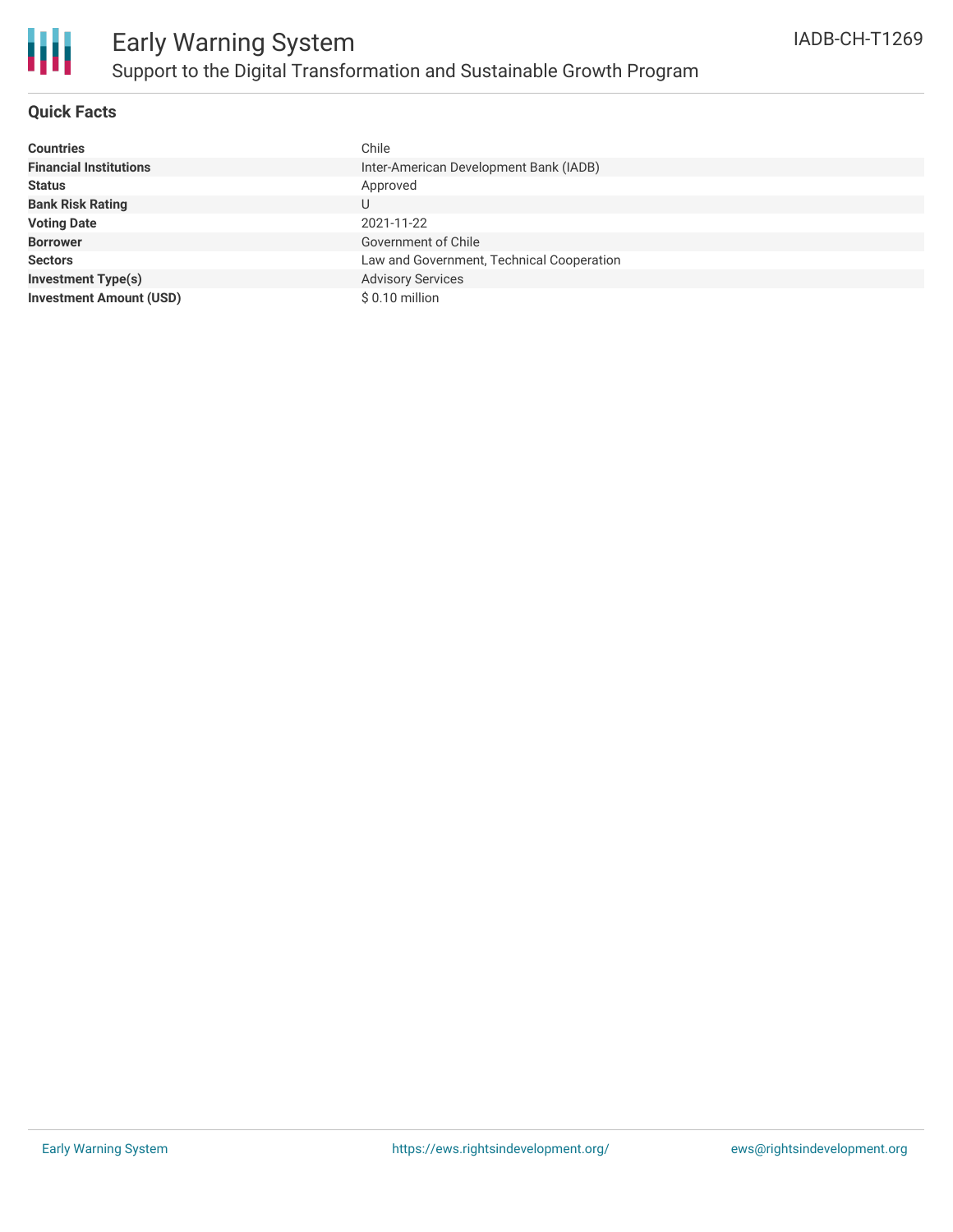

#### **Project Description**

The objective of the TC is to support the execution of the program " Digital Transformation and Sustainable Growth" in Chile. The specific objectives are: (i) support the execution of the results-based loan (CH-L1166); and (ii) support the implementation of evaluation of policies included in the programatic policy based loan (CH-L1164).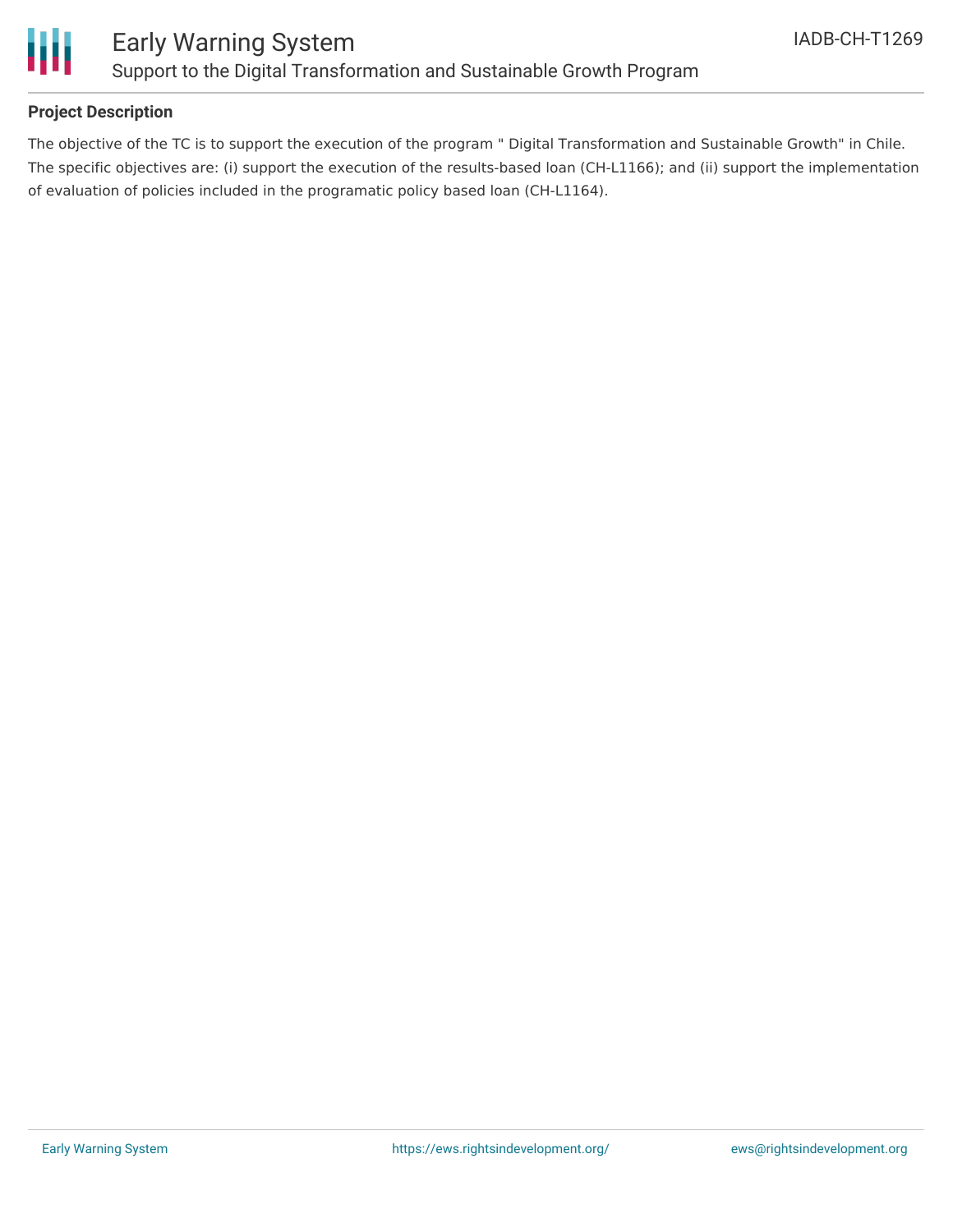

## Early Warning System Support to the Digital Transformation and Sustainable Growth Program

#### **Investment Description**

• Inter-American Development Bank (IADB)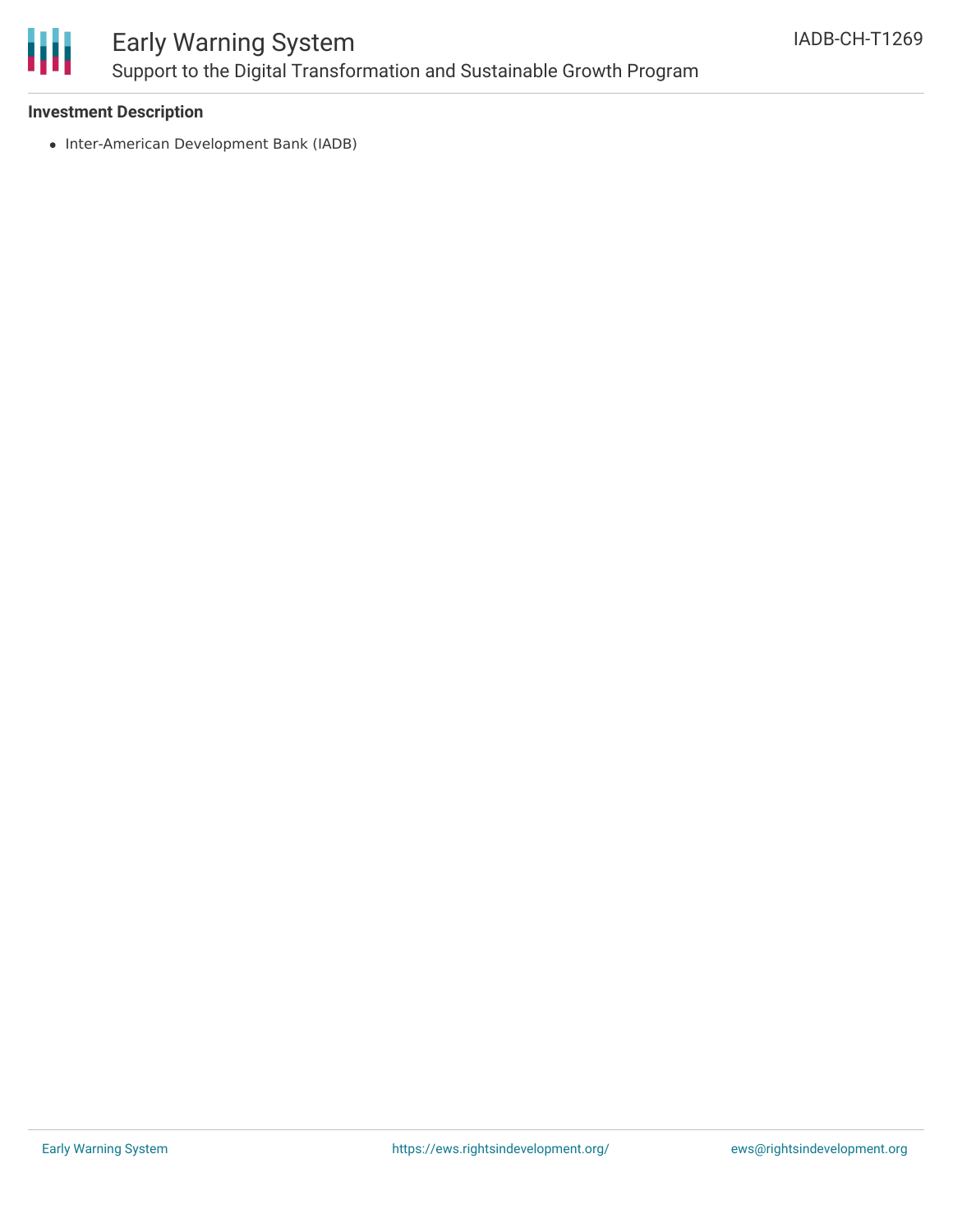

#### **Contact Information**

\*\*Project contacts not available at the time of disclosure.\*\*

#### ACCOUNTABILITY MECHANISM OF IADB

The Independent Consultation and Investigation Mechanism (MICI) is the independent complaint mechanism and fact-finding body for people who have been or are likely to be adversely affected by an Inter-American Development Bank (IDB) or Inter-American Investment Corporation (IIC)-funded project. If you submit a complaint to MICI, they may assist you in addressing the problems you raised through a dispute-resolution process with those implementing the project and/or through an investigation to assess whether the IDB or IIC is following its own policies for preventing or mitigating harm to people or the environment. You can submit a complaint by sending an email to MICI@iadb.org. You can learn more about the MICI and how to file a complaint at http://www.iadb.org/en/mici/mici,1752.html (in English) or http://www.iadb.org/es/mici/mici,1752.html (Spanish).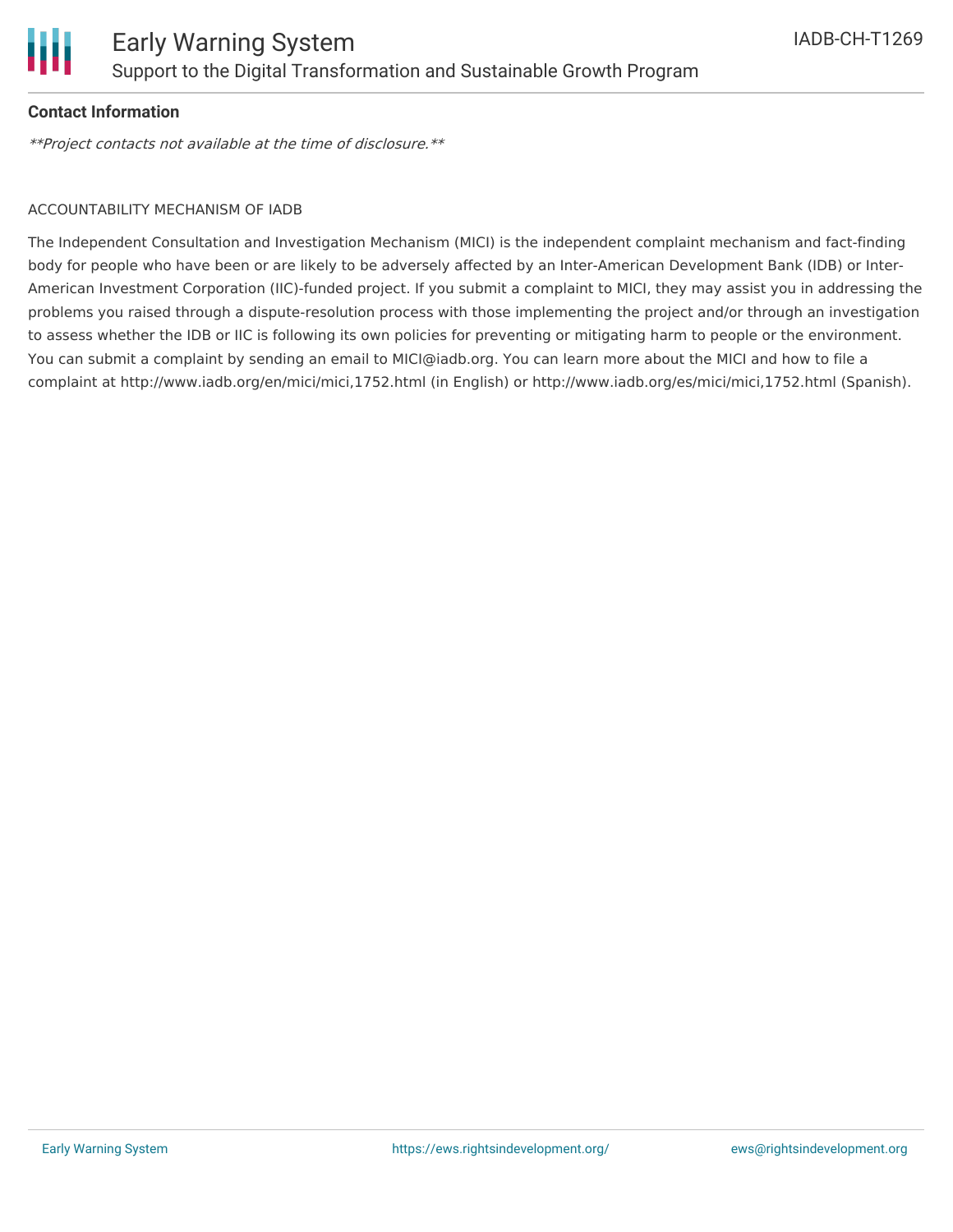

## Early Warning System Support to the Digital Transformation and Sustainable Growth Program

**Bank Documents**

ABSTRACTO DE [COOPERACIÓN](http://iadb.org/projects/document/EZSHARE-1339895193-8?project=CH-T1269) TÉCNICA